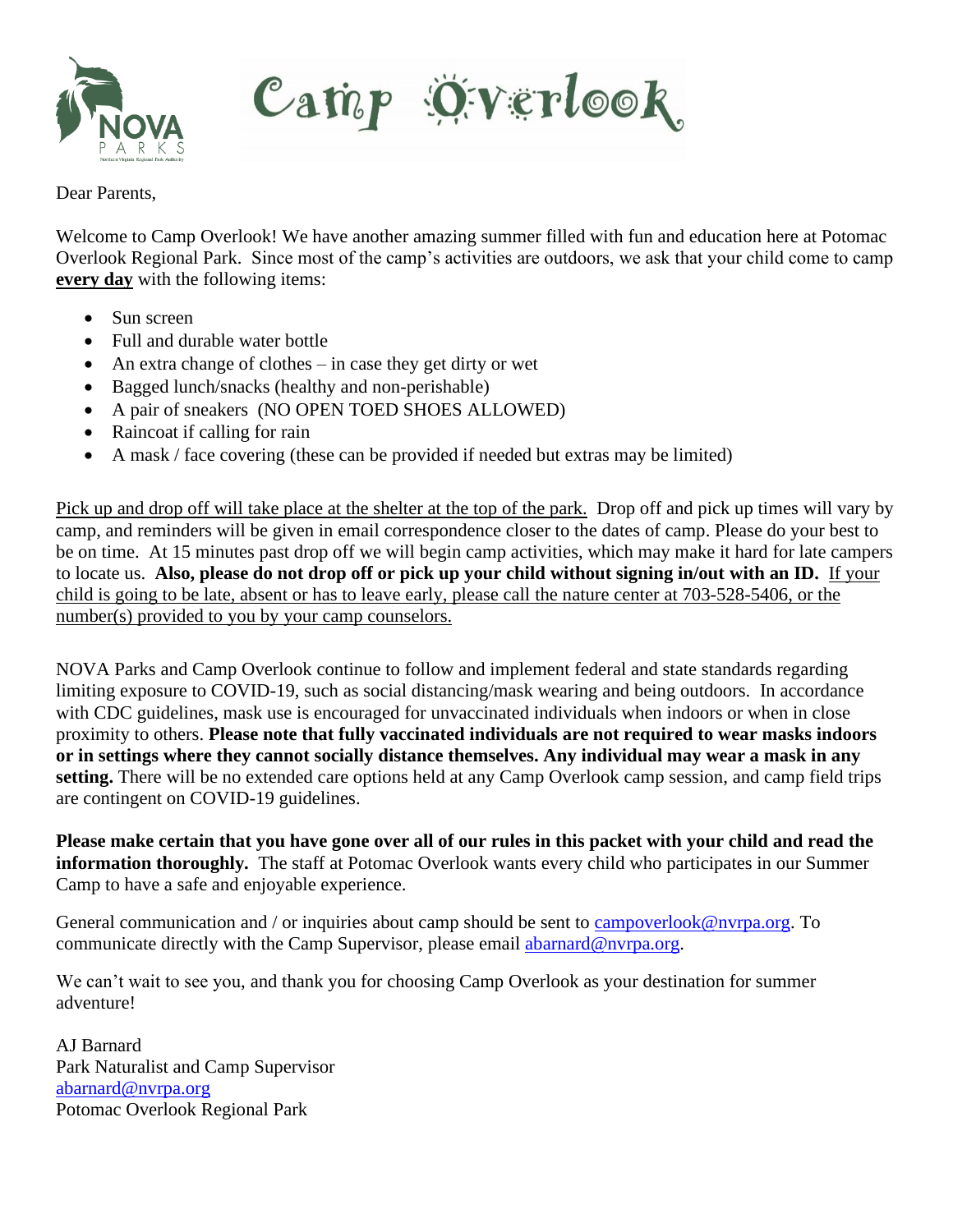#### **THIS PAGE IS FOR YOU TO KEEP FOR YOUR RECORDS**

Camp NOV $\mathcal I$  is

### **Parent's Guide to Camp Policies**

Welcome to summer camp at Potomac Overlook! Our goal is to provide children with a safe and enjoyable camp experience where children can develop skills, form friendships and enhance self-esteem.

#### Administering Medication:

NOVA Parks staff will not administer medication to children while participating in our camp programs.

#### Sick/Ill Children:

If a child arrives with symptoms of illness or has a temperature over 100 degrees, the child will not be permitted to stay. If a camper becomes ill or starts exhibiting symptoms, parents will be required to pick up their child immediately. Sites will notify all parents about disease outbreaks or infections. Camp Management will consult with families on when children may return. In case of serious injury, parents will be notified immediately.

#### Signing in/Out:

Authorized individuals 18 years or older must sign child in and out each day. Staff are required to I.D. all persons picking up children. Children will not be released to anyone not on the Pick Up Authorization Form. If arriving late please see a member of our staff.

#### Children's Belongings:

Please label ALL belongings. NOVA Parks and the site staff are not responsible for lost/stolen items. Personal belongings should be kept in a bag or backpack, which will be stored in specific area. Electronics and other similar items should not be brought to camp.

#### Late Parent Policy:

If a parent or authorized person is 15 minutes late in picking the child up, a late fee of \$2.00 per each additional minute may be applied thereafter. If a child is consistently picked up late, the child may be dismissed from the program. A staff member will remain with the child for up to one hour after the program ends. After one hour, Child Protective Services will be called if parents cannot be reached.

#### Behavior Management:

If a child brings a weapon to camp, intentionally harms others, vandalizes property, or displays other extreme behavior, he/she will be dismissed from the program and no refund will be given. For inappropriate behavior, parents will be notified verbally and/ or in writing with notification of further action. NOVA Parks reserves the right to immediately dismiss a child from any program.

STAFF WILL NEVER: use physical punishment, be verbally abusive, force, withhold, or substitute food. Give any child the authority to punish another child, place a child out of visual/hearing sight, in the dark, or in an unvented place, or punish a child for a bathroom accident. All participants enrolled in NOVA Parks programs must meet the code of conduct, which is included in this packet.

#### Food From Home:

It is required that lunches and snacks are brought from home and are not to be shared with others.

#### Sunscreen & Lotion Application:

Staff are not permitted to apply sunscreens or lotions to campers.

#### Reporting Child Abuse & Neglect:

If it is suspected that a child has been abused, neglected, or exploited in any way, NOVA Parks staff is required to report it to Youth Services and Child Protective Services.

#### Refunds:

There are no refunds for missed days due to changed work or vacation schedules, sick days, or other non-emergency reasons. Refunds must be requested at least 45 days prior to the camp session. Refunds will only be made if we are able to fill the spot created by your cancellation. All but \$25 will be refunded in the event that we are able to fill your vacancy.

#### Questions/Concerns:

Concerns should be addressed through the Camp Staff .

#### **THIS PAGE IS FOR YOU TO KEEP FOR YOUR RECORDS**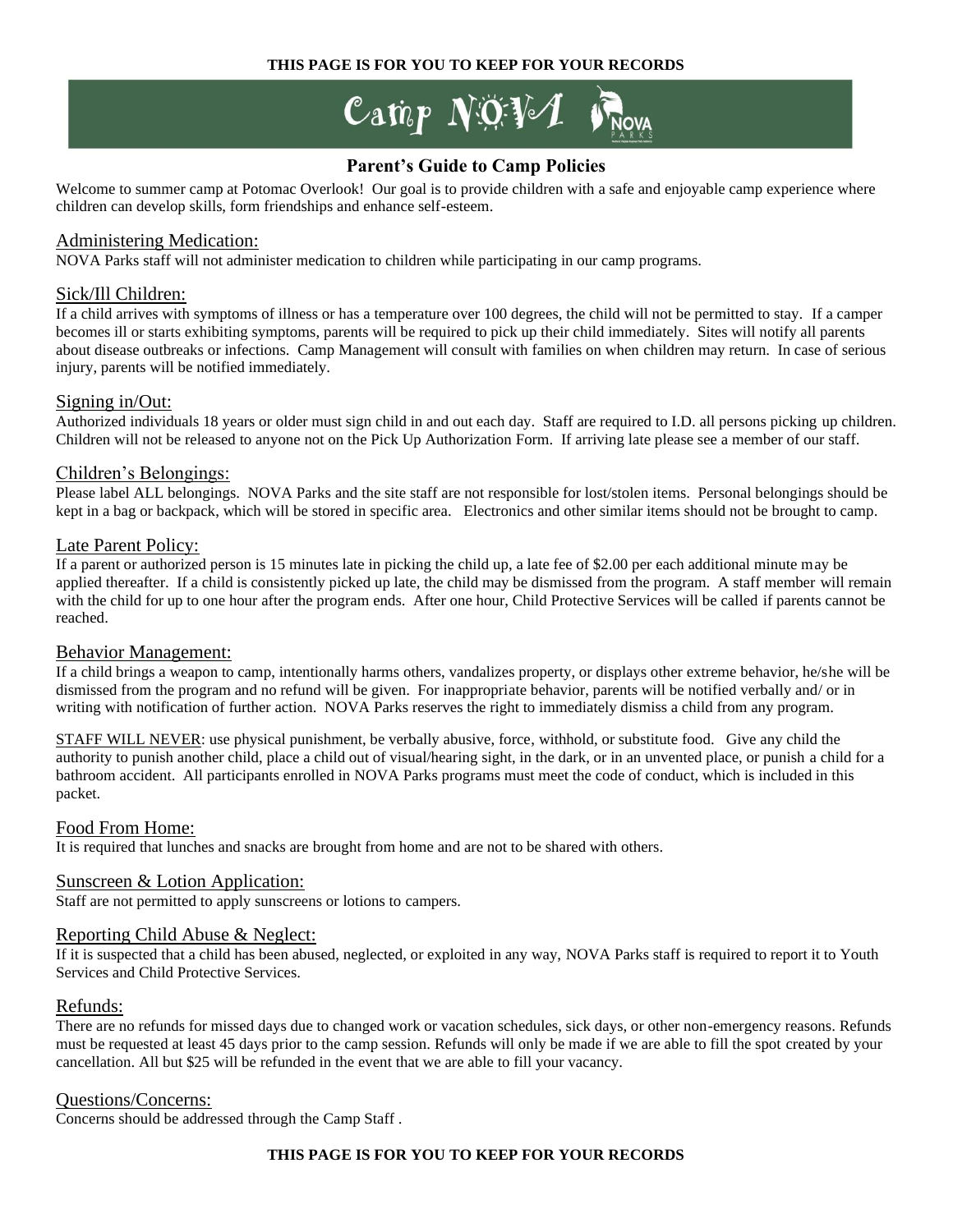## $\mathbf{C}$ amp N $\mathbf{\ddot{Q}}\mathbf{\ddot{V}}$ **NOVA**

## Northern Virginia Regional Park Authority **Pick Up Authorization & Guardian Identity Verification**

## **Child's Name: \_\_\_\_\_\_\_\_\_\_\_\_\_\_\_\_\_\_\_\_\_\_\_\_\_\_\_\_\_\_\_\_\_\_\_\_\_\_\_**

## **Camp Name: \_\_\_\_\_\_\_\_\_\_\_\_\_\_\_\_\_\_\_\_\_\_\_\_\_\_\_\_\_\_\_\_\_\_\_\_\_\_\_\_**

The following people are authorized to pick up my child from the NOVA Parks program. I understand my child will be allowed to leave with these individuals only. (Please include yourself). Photo identification will be asked for during sign out. **Please circle the names of any individuals who are able to pick up the camper within 1 hour should the need arise.**

| <b>Authorized Person's Name</b><br>(Please Print) | Relationship<br><b>To Child</b> | <b>Phone Number</b> |  |  |  |
|---------------------------------------------------|---------------------------------|---------------------|--|--|--|
|                                                   |                                 |                     |  |  |  |
|                                                   |                                 |                     |  |  |  |
|                                                   |                                 |                     |  |  |  |
|                                                   |                                 |                     |  |  |  |
|                                                   |                                 |                     |  |  |  |

Name of persons NOT allowed to pick up child (please attach appropriate custody papers if a parent is not allowed to pick up child):

**NOVA Parks Statement of Inclusivity:** It is the intent of all NOVA Parks camps and programs to include children of varying abilities to the extent that appropriate support and care can be provided. If your child has a disability, whether it be physical or mental, or a condition that requires medication or other special attention, **please inform your NOVA Parks activity of your child's needs** *at least 2 weeks prior* **to the start** of that activity. All information is confidential and will only be shared with staff members on a need to know basis. Once the parent/guardian informs their respective activity, NOVA Parks will consider all information on a caseby-case basis in order to provide the best possible experience for all.

\_\_\_\_\_\_\_\_\_\_\_\_\_\_\_\_\_\_\_\_\_\_\_\_\_\_\_\_\_\_\_\_\_\_\_\_\_\_\_\_\_\_\_\_\_\_\_\_\_\_\_\_\_\_\_\_\_\_\_\_\_\_\_\_\_\_\_\_\_\_\_\_\_\_\_\_\_\_\_\_\_\_\_\_\_\_\_\_\_\_ \_\_\_\_\_\_\_\_\_\_\_\_\_\_\_\_\_\_\_\_\_\_\_\_\_\_\_\_\_\_\_\_\_\_\_\_\_\_\_\_\_\_\_\_\_\_\_\_\_\_\_\_\_\_\_\_\_\_\_\_\_\_\_\_\_\_\_\_\_\_\_\_\_\_\_\_\_\_\_\_\_\_\_\_\_\_\_\_\_\_ \_\_\_\_\_\_\_\_\_\_\_\_\_\_\_\_\_\_\_\_\_\_\_\_\_\_\_\_\_\_\_\_\_\_\_\_\_\_\_\_\_\_\_\_\_\_\_\_\_\_\_\_\_\_\_\_\_\_\_\_\_\_\_\_\_\_\_\_\_\_\_\_\_\_\_\_\_\_\_\_\_\_\_\_\_\_\_\_\_\_ \_\_\_\_\_\_\_\_\_\_\_\_\_\_\_\_\_\_\_\_\_\_\_\_\_\_\_\_\_\_\_\_\_\_\_\_\_\_\_\_\_\_\_\_\_\_\_\_\_\_\_\_\_\_\_\_\_\_\_\_\_\_\_\_\_\_\_\_\_\_\_\_\_\_\_\_\_\_\_\_\_\_\_\_\_\_\_\_\_\_ \_\_\_\_\_\_\_\_\_\_\_\_\_\_\_\_\_\_\_\_\_\_\_\_\_\_\_\_\_\_\_\_\_\_\_\_\_\_\_\_\_\_\_\_\_\_\_\_\_\_\_\_\_\_\_\_\_\_\_\_\_\_\_\_\_\_\_\_\_\_\_\_\_\_\_\_\_\_\_\_\_\_\_\_\_\_\_\_\_\_

Please state your child's specific needs:

Parent/Guardian Signature and the state of the Date and Date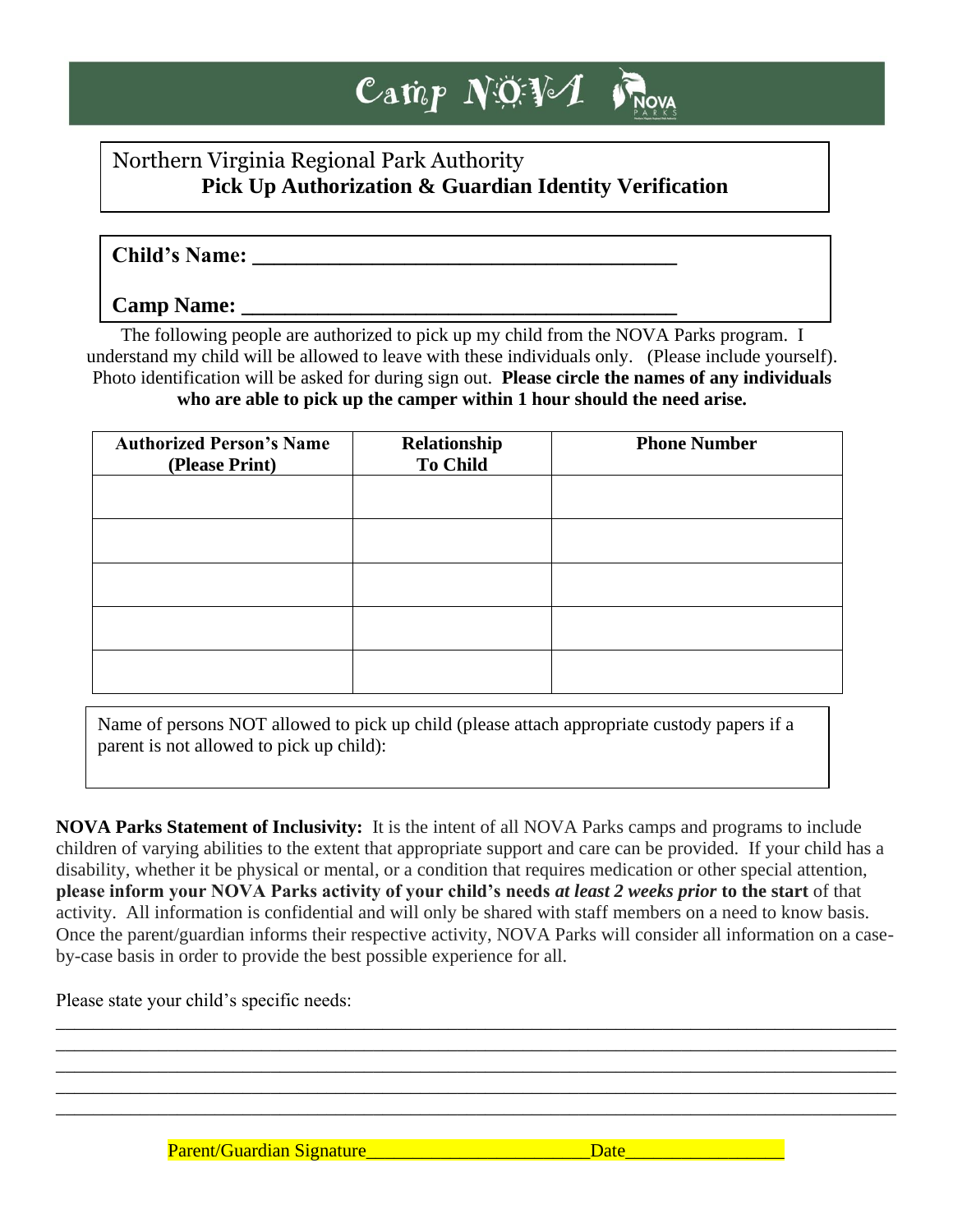## Camp  $NQV$ *D'NOVA*

## **Camp Program Rules of Conduct**

Children and parents should review this together and sign below. **This document is a requirement for camp enrollment.**

### **Children must:**

- Let camp staff know if they are experiencing symptoms during / before camp
- Follow established hygiene and safety procedures such as handwashing, social distancing, etc
- Maintain personal care (bathroom use, changing) without staff support
- Stay with assigned group at all times
- Respect others in what you say and do
- Listen to program leaders and follow directions
- Use appropriate language
- Keep hands to oneself and maintain self-control
- Take care of their own belongings
- Keep food and snacks to themselves, i.e. no sharing of food or drink
- Use equipment and supplies in a safe and appropriate manner
- Report incidents of teasing and/or bullying immediately to their counselor

### **Parents must:**

- **Example 1** Let camp staff know as soon as possible if their camper is experiencing symptoms during / before camp, and wait until given guidance by camp management on when they are cleared to rejoin camp
- Complete and submit appropriate paperwork from the parent packet
- Sign children in and out of the program and bring proper I.D.
- Be on time to drop off and pick up campers
- Assist staff in resolving behavior issues
- Contact Camp Management team immediately should issues arise

### **Grounds for Immediate Dismissal (no refund given**):

- A parent or child who refuses to follow NOVA Parks policies and conduct as stated in this packet
- A child who brings a weapon to camp
- A child who intentionally harms them self or causes injury to another child or staff member, or refuses to keep hands to self
- A child who vandalizes the property of the camp facility, staff or other children
- A child who steals items from the camp facility, staff or other children
- A child teasing and/or bullying others
- A child who displays inappropriate behaviors repeatedly

We have read and understand the Rules of Conduct and agree to uphold them to maintain a safe and enjoyable camp experience for everyone.

| Child's Name (please print): |                    |  |  |
|------------------------------|--------------------|--|--|
|                              |                    |  |  |
|                              | Date: <b>Date:</b> |  |  |
|                              |                    |  |  |
|                              | Date:              |  |  |
|                              |                    |  |  |
| Parent's home number:        | work phone:        |  |  |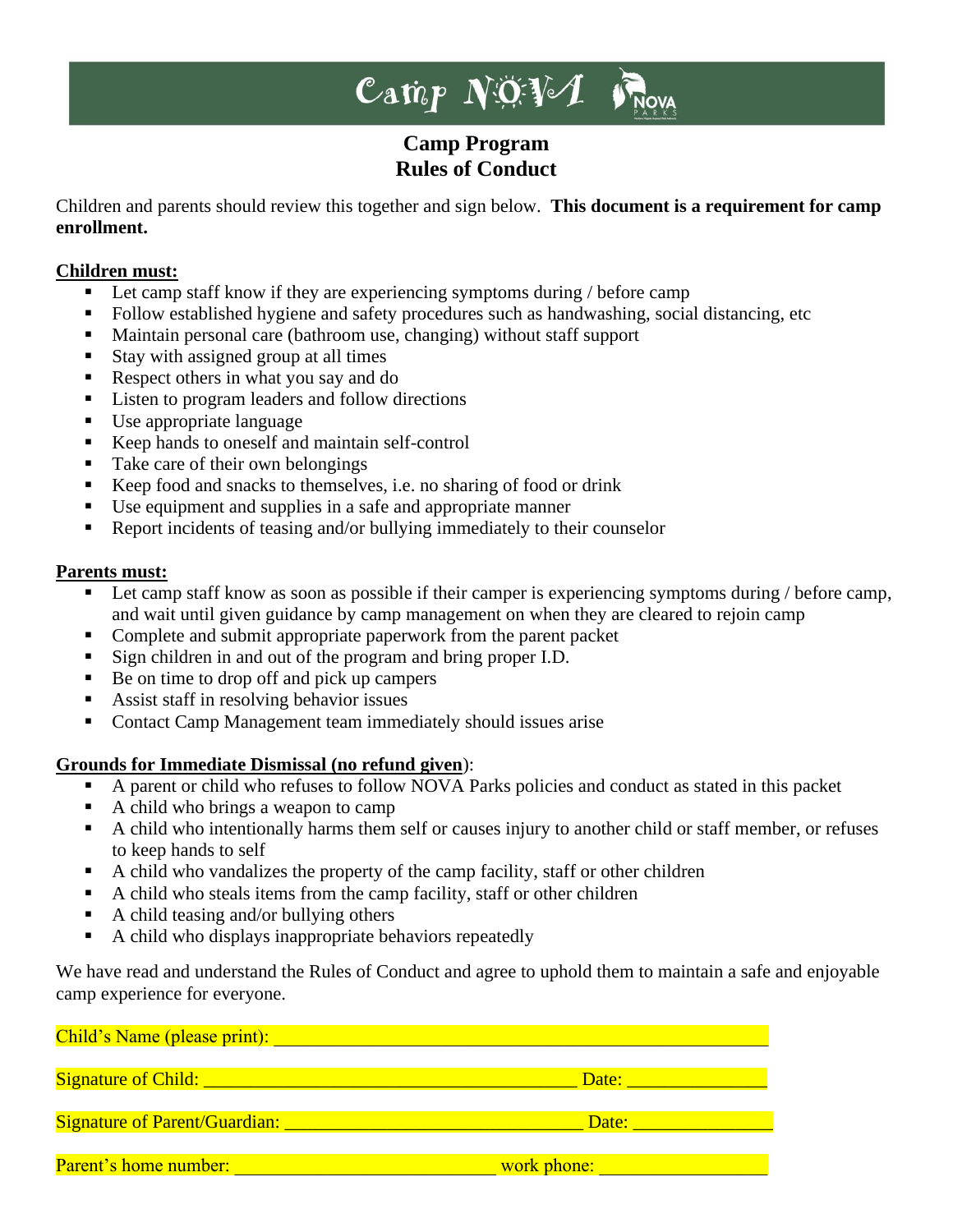# **Northern Virginia Regional Park Authority Children's Emergency & Medical Information**

| Child's Name                                                                                                                                                                                                                                                         |                                                                                                                    |                                                                                                                               | Sex: Male Female                                                                                                                |  |  |  |  |
|----------------------------------------------------------------------------------------------------------------------------------------------------------------------------------------------------------------------------------------------------------------------|--------------------------------------------------------------------------------------------------------------------|-------------------------------------------------------------------------------------------------------------------------------|---------------------------------------------------------------------------------------------------------------------------------|--|--|--|--|
| Last                                                                                                                                                                                                                                                                 | First<br>MI                                                                                                        | Nickname                                                                                                                      |                                                                                                                                 |  |  |  |  |
| Address<br>Street                                                                                                                                                                                                                                                    | City                                                                                                               | State                                                                                                                         | Zip                                                                                                                             |  |  |  |  |
| Home Phone                                                                                                                                                                                                                                                           |                                                                                                                    | Child's Date of Birth / / // / // // /                                                                                        |                                                                                                                                 |  |  |  |  |
|                                                                                                                                                                                                                                                                      |                                                                                                                    |                                                                                                                               |                                                                                                                                 |  |  |  |  |
| Parent/Guardian Name<br>Last                                                                                                                                                                                                                                         | First                                                                                                              | MI                                                                                                                            | <b>E-Mail E-Mail</b>                                                                                                            |  |  |  |  |
| Address and the contract of the contract of the contract of the contract of the contract of the contract of the contract of the contract of the contract of the contract of the contract of the contract of the contract of th<br>Street (if different from child's) |                                                                                                                    |                                                                                                                               |                                                                                                                                 |  |  |  |  |
|                                                                                                                                                                                                                                                                      | City                                                                                                               | State                                                                                                                         | Zip                                                                                                                             |  |  |  |  |
|                                                                                                                                                                                                                                                                      |                                                                                                                    |                                                                                                                               |                                                                                                                                 |  |  |  |  |
| Parent/Guardian Name<br>Last                                                                                                                                                                                                                                         | First                                                                                                              | $\overline{MI}$                                                                                                               | $E$ -Mail                                                                                                                       |  |  |  |  |
|                                                                                                                                                                                                                                                                      |                                                                                                                    |                                                                                                                               |                                                                                                                                 |  |  |  |  |
|                                                                                                                                                                                                                                                                      |                                                                                                                    | State                                                                                                                         | Zip                                                                                                                             |  |  |  |  |
|                                                                                                                                                                                                                                                                      |                                                                                                                    |                                                                                                                               |                                                                                                                                 |  |  |  |  |
|                                                                                                                                                                                                                                                                      |                                                                                                                    |                                                                                                                               |                                                                                                                                 |  |  |  |  |
| ** Mandatory 2 Emergency Contacts other than parents (required by the VA Dept of Social Services)                                                                                                                                                                    |                                                                                                                    |                                                                                                                               |                                                                                                                                 |  |  |  |  |
|                                                                                                                                                                                                                                                                      |                                                                                                                    |                                                                                                                               |                                                                                                                                 |  |  |  |  |
|                                                                                                                                                                                                                                                                      |                                                                                                                    |                                                                                                                               |                                                                                                                                 |  |  |  |  |
| Address Street C                                                                                                                                                                                                                                                     | City                                                                                                               | <u> 1989 - Johann Barn, mars eta bainar eta industrial eta erromana eta erromana eta erromana eta erromana eta e</u><br>State | Zip                                                                                                                             |  |  |  |  |
|                                                                                                                                                                                                                                                                      |                                                                                                                    |                                                                                                                               |                                                                                                                                 |  |  |  |  |
|                                                                                                                                                                                                                                                                      |                                                                                                                    |                                                                                                                               |                                                                                                                                 |  |  |  |  |
|                                                                                                                                                                                                                                                                      |                                                                                                                    |                                                                                                                               |                                                                                                                                 |  |  |  |  |
| Address<br>Street                                                                                                                                                                                                                                                    | City                                                                                                               |                                                                                                                               |                                                                                                                                 |  |  |  |  |
|                                                                                                                                                                                                                                                                      |                                                                                                                    | State                                                                                                                         | Zip                                                                                                                             |  |  |  |  |
|                                                                                                                                                                                                                                                                      |                                                                                                                    |                                                                                                                               |                                                                                                                                 |  |  |  |  |
|                                                                                                                                                                                                                                                                      |                                                                                                                    |                                                                                                                               |                                                                                                                                 |  |  |  |  |
|                                                                                                                                                                                                                                                                      |                                                                                                                    |                                                                                                                               |                                                                                                                                 |  |  |  |  |
| Yes No                                                                                                                                                                                                                                                               |                                                                                                                    |                                                                                                                               | Is your child under physician's care or taking medications on a continuing basis? If yes, please explain what for:              |  |  |  |  |
|                                                                                                                                                                                                                                                                      |                                                                                                                    |                                                                                                                               |                                                                                                                                 |  |  |  |  |
|                                                                                                                                                                                                                                                                      |                                                                                                                    |                                                                                                                               |                                                                                                                                 |  |  |  |  |
| Yes No                                                                                                                                                                                                                                                               |                                                                                                                    |                                                                                                                               |                                                                                                                                 |  |  |  |  |
|                                                                                                                                                                                                                                                                      |                                                                                                                    | What should be done if your child comes into contact with an allergen?                                                        |                                                                                                                                 |  |  |  |  |
|                                                                                                                                                                                                                                                                      |                                                                                                                    |                                                                                                                               |                                                                                                                                 |  |  |  |  |
| Nes No                                                                                                                                                                                                                                                               | Does your child have any chronic problems, special needs, or other conditions we should know about? If yes, please |                                                                                                                               |                                                                                                                                 |  |  |  |  |
|                                                                                                                                                                                                                                                                      |                                                                                                                    |                                                                                                                               | explain and call the nature center staff at 703-528-5406 or email us at campoverlook@nvrpa.org to report condition.             |  |  |  |  |
| Yes No                                                                                                                                                                                                                                                               |                                                                                                                    | Does your child take medications? If yes, please list_                                                                        |                                                                                                                                 |  |  |  |  |
|                                                                                                                                                                                                                                                                      |                                                                                                                    |                                                                                                                               | If your child needs to take medication during the hours of camp, please contact the camp director at abarnard@nvrpa.org to make |  |  |  |  |
| arrangements.                                                                                                                                                                                                                                                        |                                                                                                                    |                                                                                                                               |                                                                                                                                 |  |  |  |  |